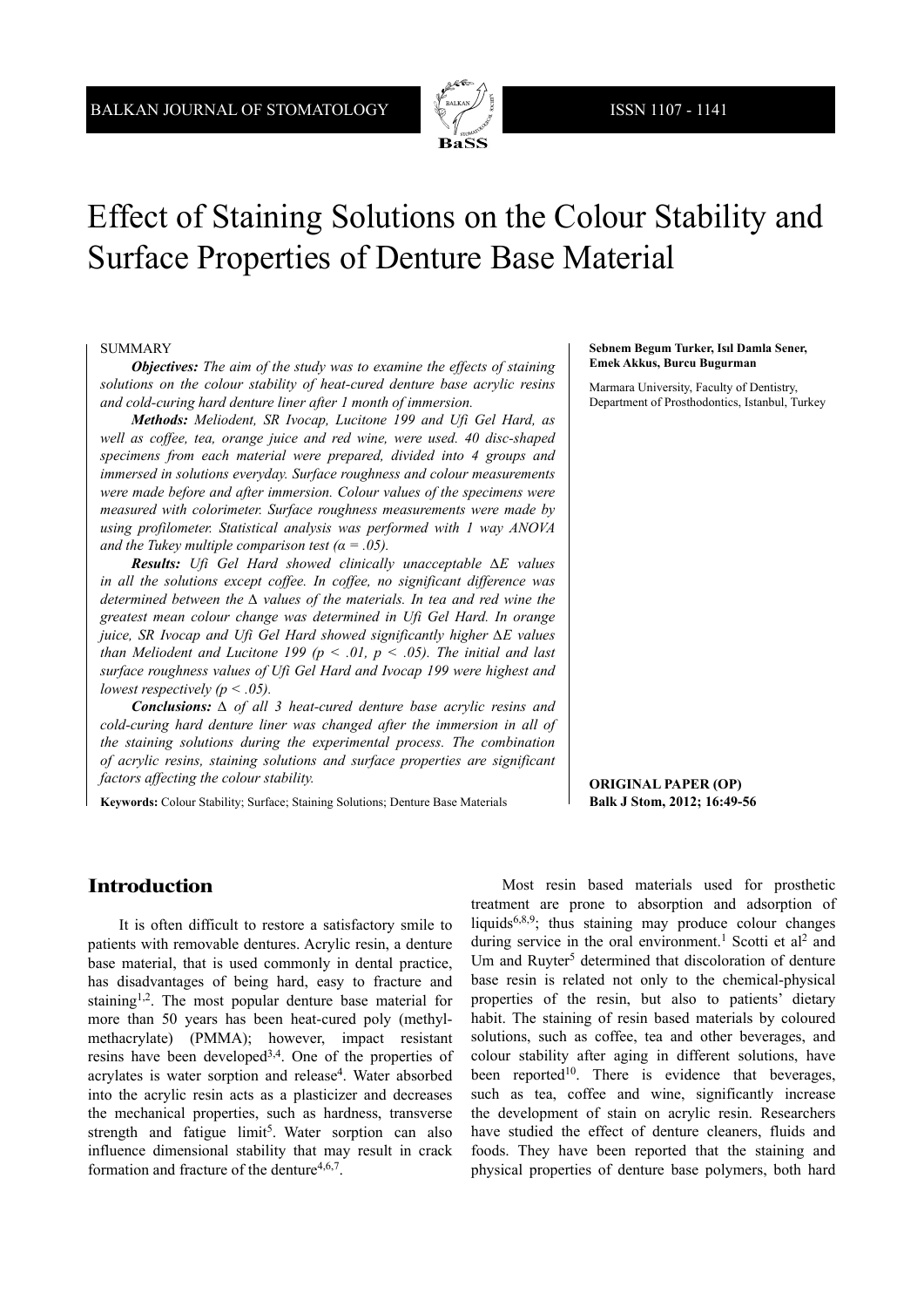acrylics and soft lining materials, have had effect<sup>11</sup>. Discoloration of the denture base polymers may be caused by oxidation of the amine accelerator or by penetration of coloured solutions<sup>12</sup>. Purnaveja et al<sup>13</sup> showed that cold-cured resins have colour stability inferior to that of heat-cured materials. Autopolymerizing denture base resin materials have been found to be less stable than conventional acrylic resins. The colour stability of autopolymerizing denture base acrylic resin varied with chemical composition of the monomer. The quantitative evaluation of colour difference (∆Ε) with a colorimeter confers advantages, such as repeatability, sensitivity and objectivity. In general, if a material is completely colour stable, no colour difference will be detected after its exposure to the testing environment  $(\Delta E=0)^{14,15}$ .

Bacterial adhesion on hard dental surfaces is followed by accumulation of dental plaque. Surface roughness and the surface free energy play a key role during this process<sup>16</sup>. Several studies have demonstrated that rough acrylic resin surfaces are significantly more prone to bacterial accumulation and plaque formation than smooth surfaces<sup>16-19</sup>. Radford et al<sup>20</sup> maintained that acrylic resin has been less frequently investigated for its surface roughness, effects of polishing, bacterial adhesion, and plaque formation than other dental materials.

The purpose of this *in vitro* study was to investigate the effect of staining solutions on the colour stability and surface properties of 3 different denture base materials and hard relining material. The null hypothesis for this study was that the different denture base and hard relining materials have different colour stability and surface properties after exposure to coffee, tea, orange juice and red wine.

### **Materials and Methods**

The 3 base poly (methyl-methacrylate) heat-cured denture base acrylic resins (Meliodent, SR Ivocap, Lucitone 199) and a PMA-based, cold-curing, permanently hard denture liner material (Ufi Gel Hard) and 4 staining solutions (coffee, tea, orange juice and red wine) and as a control group distilled water, were used in this study (Tab. 1). 40 disc-shaped specimens from each material (160 specimens in total), 12 mm in diameter and 3 mm in depth, were prepared in customized stainless steel moulds. Acrylic resins and hard denture liner were mixed and manipulated according to the manufacturers' instructions.

*Table 1. The tested materials*

| Material                                              | Product name    | Manufacturer                      |
|-------------------------------------------------------|-----------------|-----------------------------------|
| Heat-cured denture base acrylic resin                 | Meliodent       | Bayer Dental, Newburg, Germany    |
| Heat-cured denture base acrylic resin                 | SR Ivocap       | Ivoclar AG, Schaan, Liechtenstein |
| Heat-cured denture base acrylic resin                 | Lucitone 199    | Dentsply Trubyte, York, Pa        |
| PMA-based, cold-curing permanently hard denture liner | Ufi Gel Hard    | VOCO GmbH, Cuxhaven, Germany      |
| Tea                                                   | Lipton          | Gayrettepe, Istanbul, Turkey      |
| Coffee                                                | Nescafe-Classic | Karacabey, Bursa, Turkey          |
| Orange juice                                          | Cappy           | Yenibosna, Istanbul, Turkey       |
| Red wine                                              | Yakut red wine  | Kavaklıdere, Ankara, Turkey       |

For the heat-cured denture base acrylic resin specimens - Meliodent (Bayer Dental, Newburg, Germany), SR Ivocap (Ivoclar AG, Schaan, Liechtenstein) and Lucitone 199 (Dentsply Trubyte, York, Pa) - the waxes (Cavex set up modelling wax, Haarlem, Holland) were prepared in 12 x 3 mm (in diameter and depth) dimensions. They were then moulded. The flask was used with dental stone to permit processing of multiple samples<sup>11</sup>.

For the compression-moulded method, Meliodent and Lucitone 199 (Dentsply Trubyte, York, Pa) specimens were mixed in a mixing cup for 40s with a glass spatula to a homogenous mix according to the manufacturer's directions - liquid: powder ratio  $(3:1)^{21}$ , and while the resin was in dough stage, it was packed into the stainless steel mould. The halves of the flask were pressed together

in a pneumatic press (Kavo EWL, Germany). The pressure was increased up to 40.000 N in several steps in order to remove excess resin<sup>3</sup>. They were prepared in conventional metal denture flasks and polymerized in a water bath for 9 hours at  $74^{\circ}C^{21,22}$ . For the injectionmoulded method, SR-Ivocap (Ivoclar AG, Schaan, Liechtenstein) specimens were prepared in special flasks with the injection unit (Dentsply/De Trey). Injection of encapsulated heat-polymerizing resin was done under a pressure of 6 x  $10^5$  N/m<sup>2</sup>. The pressure was maintained during a 45-minute polymerization in hot water (100°C) and 20-minute cooling off period in cold water $16$ .

For Ufi Gel hard, PMA-based, cold-curing permanently hard denture liner material, specimens were mixed in a mixing cup for 40s with a glass spatula to a homogenous mix according to the manufacturer's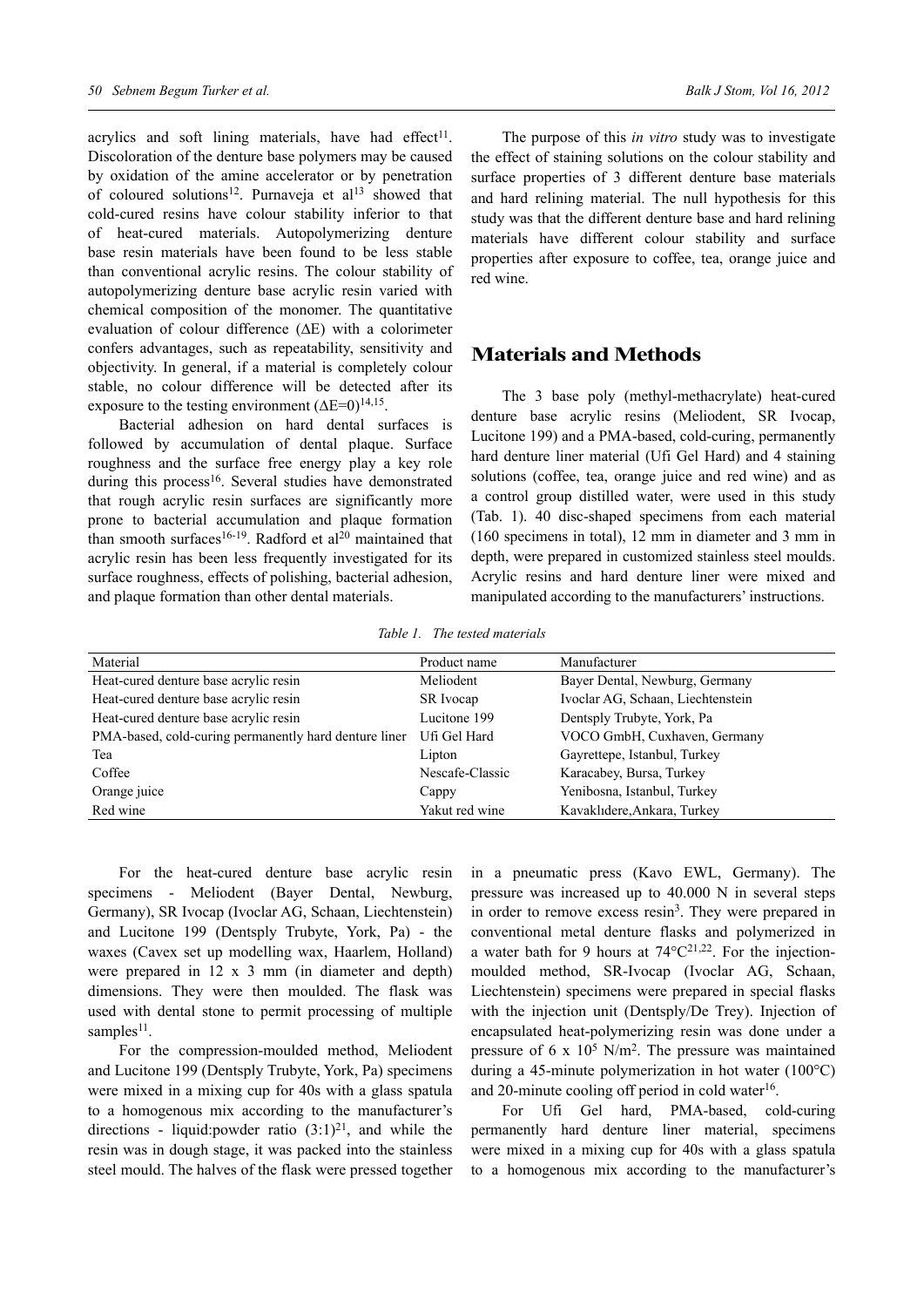directions, and while the resin was in dough stage, it was packed into the stainless steel mould. The specimens were removed from the mould after they completely polymerized. After the preparation of the specimens, all the specimens were polished on both sides with 300, 400 and 600 grit silicone carbide paper (Fuji Star water paper 933.1200; Chiao-Cen Trading Co, Taiwan), respectively, under water flow, and placed into desiccator (Normax, Fabrica de Vidros Cientificos, Portugal) containing silica gel at  $37^{\circ}$ C  $\pm$  1°C until a constant weight was attained. Specimens were then stored in distilled water at  $37^{\circ}$ C  $\pm$ 1°C for 24h.

To prepare a standard solution of coffee, 15g of coffee (Nescafe Classic; Karacabey, Turkey) was poured into 500ml of boiling distilled water. After 10 minutes of stirring, the solution was passed through filter paper. The tea solution was prepared by immersing 5 tea bags (Lipton, Gayrettepe, Turkey), into 500ml of boiling distilled water and used after 10 minutes of waiting period. 40 specimens of each material were divided into 4 groups for each test solution and 2 of all 10 specimens stored in distilled water as control groups. Base-line surface roughness and colour measurements were made before immersion in 4 different staining solutions (coffee, tea, orange juice and red wine), and as a control in distilled water, and repeated at the end of the first month. 8 specimens from each material were immersed in each of the 5 solutions for an average of 8 hours per day. Fresh solutions were made each day<sup>11</sup>. The control specimens were kept in distilled water that was changed daily. At the end of the staining procedures, all of the specimens were rinsed with water and kept in fresh distilled water until the next daily application.

To evaluate colour differences, the CIELAB calorimetric system was used. Before colorimetric measurement, the colorimeter was calibrated according to the manufacturer's recommendation by using the supplied white calibration standard<sup>14</sup>. Colour values  $(L^*, a^*, b^*)$  of the specimens were measured with a colorimeter (CR-508; Minolta Co., Tokyo, Japan). The CIELAB system is an approximately uniform colour space that coordinates for lightness, namely white-black  $(L^*)$ , redness-greenness  $(a^*)$  and yellowness-blueness (b\*)14. Colour difference (∆Ε) was calculated from the mean ∆L\*, ∆a\* and ∆b\* values for each specimen with the formula<sup> $14,23$ </sup>:

$$
\Delta E = [(L_1 - L_0)^2 + (a_1 - a_0)^2 + (b_1 - b_0)^2]^{1/2}
$$

where  $(L_1-L_0)$ ,  $(a_1-a_0)$  and  $(b_1-b_0)$  are the differences in  $L^*$ ,  $a^*$  and  $b^*$  values of a specimen immediately following fabrication and after immersion in beverages and distilled water. Each specimen was measured 3 times by placing each specimen on the measuring head and covering with the black cover. The mean ∆Ε value of 3 measurements was automatically calculated by the colorimeter and recorded<sup>24</sup>.

Surface roughness measurements were made by using profilometer (Miyutoyo Surfest SV-400). The profilometer was calibrated at the beginning of each measuring session. The specimens were rotated through the profilometer clockwise at random angles. 12 transverses of the stylus were made across the diameter for each specimen so that the entire surface of each specimen was evaluated. The mean roughness parameter (Ra in micrometers) for each specimen was recorded as the average of 12 readings. All readings were performed by the same researcher<sup>25</sup>. All the data were calculated with computer software (Excel 7.0; Microsoft) and statistical analysis was performed within each variable with 1 way ANOVA and the Tukey multiple comparison test ( $\alpha$  = .05).

# **Results**

In the CIELAB colour system, ∆E value signifies the combination of differences in the 3 dimensions of the colour space. In Meliodent and Lucitone 199 acrylic resin materials, no significant difference was determined between the ∆Ε values of tea, coffee, orange juice and red wine (Tabs. 2 and 3). SR Ivocap acrylic resin material showed significantly higher E values in tea and orange juice, 1.95±0.22 and 4.74±3.25, respectively (Tab. 4). Ufi Gel Hard material showed clinically unacceptable ∆Ε values ( $\Delta E > 3.7$ ) in all the solutions except coffee (Tab. 5).

*Table 2. The mean values and standard deviations (SD) of the colour changes of Meliodent*

| Meliodent                        | ΛE                                |        |       |
|----------------------------------|-----------------------------------|--------|-------|
|                                  | Mean $\pm$ SD                     | Median | $+p$  |
| Tea                              | $1.42 \pm 1.13$                   | 1.32   |       |
| Coffee                           | $3.25 \pm 4.81$                   | 1.55   |       |
| Orange juice                     | $2.08 \pm 1.46$                   | 1.58   | 0.162 |
| Red wine                         | $1.62 \pm 2.16$                   | 0.84   |       |
| Distilled water                  | $0.99 \pm 0.59$                   | 0.87   |       |
| <sup>+</sup> Kruskal Wallis Test | <sup>++</sup> Mann Whitney U Test |        |       |

*Table 3. The mean values and standard deviations (SD) of the colour changes of Lucitone 199* 

| Lucitone 199                     | ΔE              |                                   |       |  |
|----------------------------------|-----------------|-----------------------------------|-------|--|
|                                  | Mean $\pm$ SD   | Median                            | $+p$  |  |
| Tea                              | $2.25 \pm 2.36$ | 1.18                              |       |  |
| Coffee                           | $4.09 \pm 5.28$ | 1.73                              |       |  |
| Orange juice                     | $1.76 \pm 1.97$ | 1.15                              | 0.250 |  |
| Red wine                         | $1.38 \pm 0.45$ | 1.33                              |       |  |
| Distilled water                  | $2.02 \pm 0.85$ | 1.85                              |       |  |
| <sup>+</sup> Kruskal Wallis Test |                 | <sup>++</sup> Mann Whitney U Test |       |  |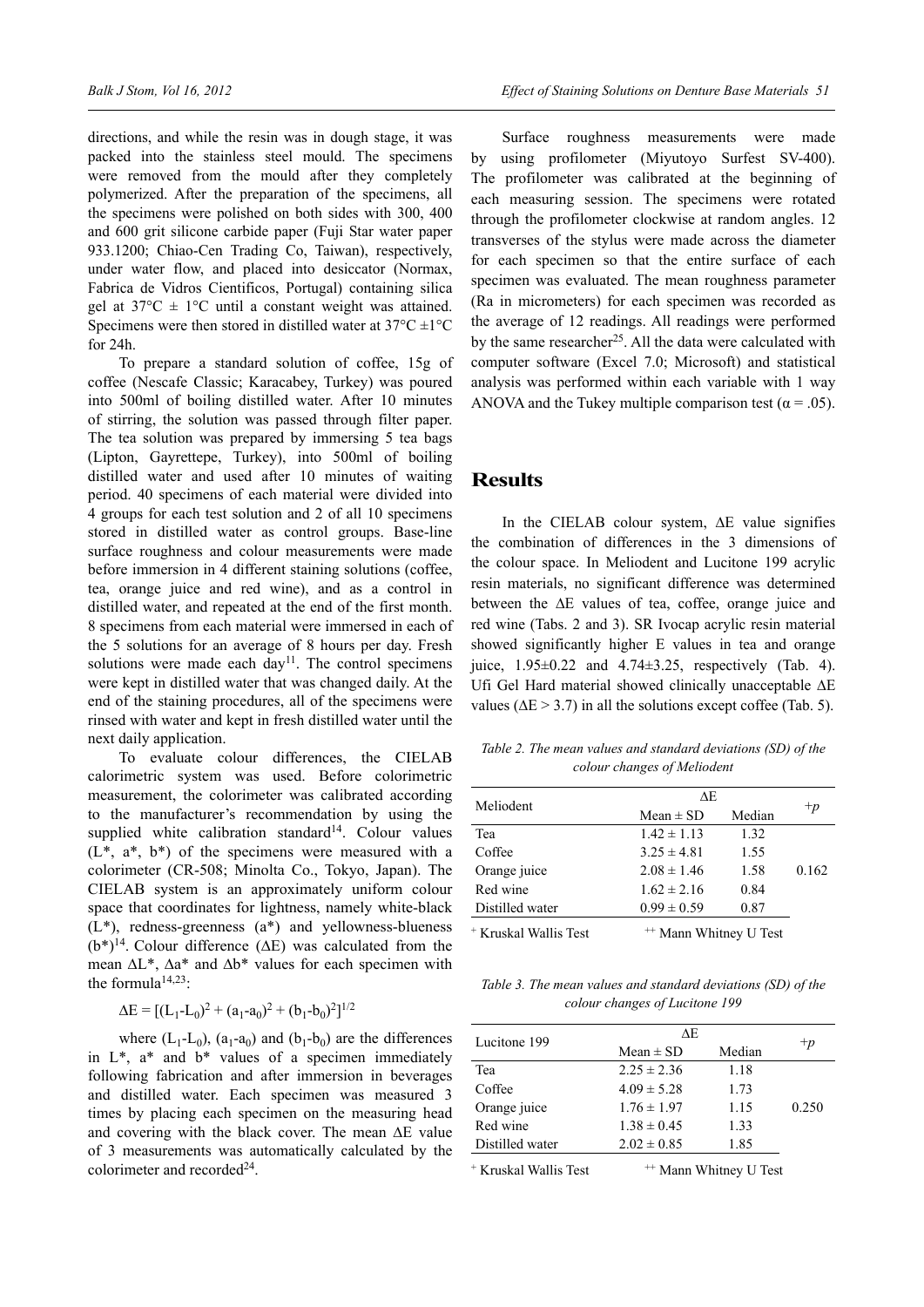|                                  | ΔE                                |        |          |
|----------------------------------|-----------------------------------|--------|----------|
| <b>SR</b> Ivocap                 | Mean $\pm$ SD                     | Median | $+p$     |
| Tea                              | $1.95 \pm 0.22$                   | 1.86   |          |
| Coffee                           | $3.32 \pm 3.02$                   | 3.57   |          |
| Orange juice                     | $4.74 \pm 3.25$                   | 4.25   | $0.034*$ |
| Red wine                         | $1.76 \pm 0.57$                   | 1.70   |          |
| Distilled water                  | $1.42 \pm 0.87$                   | 1.22   |          |
| Tea-Coffee $\pm +p$              | 0.093                             |        |          |
| Tea-Orange juice $\pm \pm p$     | 0.093                             |        |          |
| Tea-Red wine $\pm p$             | 0.248                             |        |          |
| Tea-D.water $+$ + $p$            | $0.021*$                          |        |          |
| Coffee-Orange juice $+p$         | 0.401                             |        |          |
| Coffee-Red wine $\pm p$          | 0.753                             |        |          |
| Coffee-D.water $\pm p$           | 0.103                             |        |          |
| Orange juice-R. wine $+p$        | 0.060                             |        |          |
| Orange juice-D water $+p$        | $0.016*$                          |        |          |
| Red wine-D water $\pm p$         | 0.093                             |        |          |
| <sup>+</sup> Kruskal Wallis Test | <sup>++</sup> Mann Whitney U Test |        |          |

*Table 4. The mean values and standard deviations (SD) of the colour changes of SR Ivocap*

*Table 5. The mean values and standard deviations (SD) of the colour changes of UfiGel Hard*

|                                             | ΔE              |        |           |
|---------------------------------------------|-----------------|--------|-----------|
| Ufigel Hard                                 | $Mean \pm SD$   | Median | $+p$      |
| Tea                                         | $4.06 \pm 1.30$ | 3.85   |           |
| Coffee                                      | $3.02 \pm 1.87$ | 2.72   |           |
| Orange juice                                | $4.58 \pm 1.42$ | 4.23   | $0.003**$ |
| Red wine                                    | $5.73 \pm 1.30$ | 5.88   |           |
| Distilled water                             | $2.60 \pm 1.45$ | 2.35   |           |
| Tea-Coffee $\pm +p$                         | 0.103           |        |           |
| Tea-Orange juice $+p$                       | 0.462           |        |           |
| Tea-Red wine $\pm p$                        | $0.027*$        |        |           |
| Tea-D water $+p$                            | 0.093           |        |           |
| Coffee-Orange juice $+p$                    | $0.036*$        |        |           |
| Coffee-Red wine $\pm p$                     | $0.009**$       |        |           |
| Coffee-D.water $\pm p$                      | 0.529           |        |           |
| Orange juice-R. wine $+p$                   | 0.127           |        |           |
| Orange juice-D water $+p$                   | $0.027*$        |        |           |
| Red wine-D water $\pm p$                    | $0.002**$       |        |           |
| *Kruskal Wallis Test ** Mann Whitney U Test |                 |        |           |

\* *p*<0.05 \*\* *p*<0.01

When ∆E was examined in coffee, no significant difference was determined between the ∆ values of

the materials (Tab. 6). In tea, the greatest mean colour change was determined in Ufi Gel Hard, which had significantly higher Ε values than all other materials (Tab. 7). In orange juice, SR Ivocap and Ufi Gel Hard showed significantly higher ∆Ε values than Meliodent and Lucitone 199 (Tab. 8). In red wine, again Ufi Gel Hard showed the highest  $\Delta$  value than the others (Tab. 9).

Values of mean surface roughness and standard deviations for each material group are given in table 10. The initial and 3rd week surface roughness value of Ufi Gel Hard was higher than all the other materials; initial and 3rd week surface roughness value of Ivocap 199 was lower than all the other materials. No statistically significant difference was determined between the initial and 3rd week surface roughness values of Ufi Gel Hard and Lucitone 199. However, Meliodent and Ivocap 199 3<sup>rd</sup> week surface roughness values were statistically higher than the initial values (Tab. 10).

| Table 6. The mean values and standard deviations (SD) of the  |
|---------------------------------------------------------------|
| colour changes of Meliodent, SR Ivocap, Lucitone 199, and Uft |
| Gel Hard in coffee                                            |

|                                  | ΔE              |                                   |       |
|----------------------------------|-----------------|-----------------------------------|-------|
| Coffee                           | Mean $\pm$ SD   | Median                            | $+p$  |
| Meliodent                        | $3.25 \pm 4.81$ | 1.55                              |       |
| <b>SR</b> Ivocap                 | $3.32 \pm 3.92$ | 1.57                              |       |
| Lucitone 199                     | $4.09 \pm 5.28$ | 1.73                              | 0.677 |
| Ufigel Hard                      | $3.02 \pm 1.87$ | 2.72                              |       |
| <sup>+</sup> Kruskal Wallis Test |                 | <sup>++</sup> Mann Whitney U Test |       |
| * $p<0.05$                       | ** $n$ <        |                                   |       |

*Table 7. The mean values and standard deviations (SD) of the colour changes of Meliodent, SR Ivocap, Lucitone 199 and Ufi Gel Hard in tea*

|                                  | ΔE                                |        |           |
|----------------------------------|-----------------------------------|--------|-----------|
| Tea                              | Mean $\pm$ SD                     | Median | $+p$      |
| Meliodent                        | $1.42 \pm 1.13$                   | 1.32   |           |
| <b>SR</b> Ivocap                 | $1.95 \pm 0.22$                   | 1.86   | $0.005**$ |
| Lucitone 199                     | $2.25 \pm 2.36$                   | 1.18   |           |
| Ufigel Hard                      | $4.06 \pm 1.30$                   | 3.85   |           |
| Meliodent-Ivocap $\pm p$         | 0.093                             |        |           |
| Meliodent-Lucitone $\pm p$       | 0.600                             |        |           |
| Meliodent-Ufigel Hard $+p$       | $0.003**$                         |        |           |
| Ivocap-Lucitone $\pm \pm p$      | 0.248                             |        |           |
| Ivocap-Ufigel Hard $\pm p$       | $0.002**$                         |        |           |
| Lucitone-Ufigel Hard $+p$        | $0.036*$                          |        |           |
| <sup>+</sup> Kruskal Wallis Test | <sup>++</sup> Mann Whitney U Test |        |           |
| * $p<0.05$                       | ** $p<0.01$                       |        |           |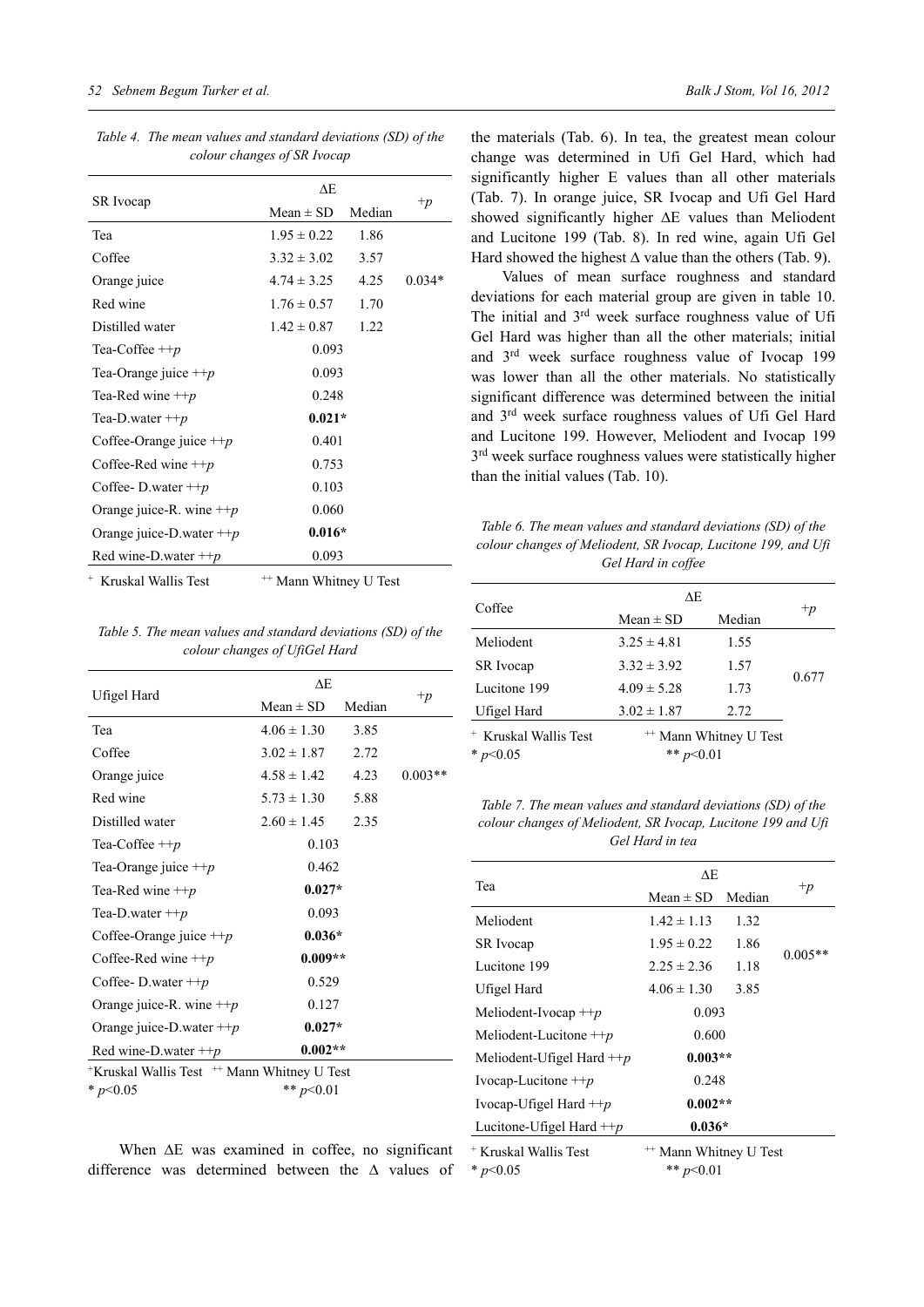|                                  | ΔE                                |        |           |
|----------------------------------|-----------------------------------|--------|-----------|
| Orange Juice                     | Mean $\pm$ SD                     | Median | $+p$      |
| Meliodent                        | $2.08 \pm 1.46$                   | 1.58   |           |
| <b>SR</b> Ivocap                 | $4.74 \pm 3.25$                   | 4.25   | $0.007**$ |
| Lucitone 199                     | $1.76 \pm 1.97$                   | 1.15   |           |
| Ufigel Hard                      | $4.58 \pm 1.42$                   | 4.23   |           |
| Meliodent-Ivocap $\pm p$         | $0.036*$                          |        |           |
| Meliodent-Lucitone $\pm p$       | 0.462                             |        |           |
| Meliodent-Ufigel Hard $+p$       | $0.009**$                         |        |           |
| Ivocap-Lucitone $\pm \pm p$      | $0.027*$                          |        |           |
| Ivocap-Ufigel Hard $+p$          | 0.753                             |        |           |
| Lucitone-Ufigel Hard $+p$        | $0.009**$                         |        |           |
| <sup>+</sup> Kruskal Wallis Test | <sup>++</sup> Mann Whitney U Test |        |           |
| * $p<0.05$                       | ** $p<0.01$                       |        |           |

*Table 9. The mean values and standard deviations (SD) of the colour changes of Meliodent, SR Ivocap, Lucitone 199 and Ufi Gel Hard in red wine*

|                                  | ΔE                  |        |           |
|----------------------------------|---------------------|--------|-----------|
| Red Wine                         | Mean $\pm$ SD       | Median | $+p$      |
| Meliodent                        | $1.62 \pm 2.16$     | 0.84   |           |
| SR Ivocap                        | $1.76 \pm 0.57$     | 1.70   |           |
| Lucitone 199                     | $1.38 \pm 0.45$     | 1.33   | $0.001**$ |
| Ufigel Hard                      | $5.73 \pm 1.30$     | 5.88   |           |
| Meliodent-Ivocap $\pm p$         | 0.093               |        |           |
| Meliodent-Lucitone $\pm p$       | 0.248               |        |           |
| Meliodent-Ufigel Hard $\pm p$    | $0.006**$           |        |           |
| Ivocap-Lucitone $+p$             | 0.208               |        |           |
| Ivocap-Ufigel Hard $+p$          | $0.001**$           |        |           |
| Lucitone-Ufigel Hard $+p$        | $0.001**$           |        |           |
| <sup>+</sup> Kruskal Wallis Test | Mann Whitney U Test |        |           |
| * $p<0.05$                       | ** $p<0.01$         |        |           |

*Table 10. The surface roughness values and standard deviations (SD) of the colour changes of Meliodent, SR Ivocap, Lucitone 199 and Ufi Gel Hard*

|              |               | Surface Rougness                |           |
|--------------|---------------|---------------------------------|-----------|
|              | Initial       | 3. Weeks                        | $^{+++p}$ |
|              | Mean $\pm$ SD | $Ort \pm SD$                    |           |
| Meliodent    |               | $0.26 \pm 0.11$ $0.29 \pm 0.10$ | $0.015*$  |
| SR Ivocap    |               | $0.15 \pm 0.04$ $0.19 \pm 0.05$ | $0.001**$ |
| Lucitone 199 |               | $0.28 \pm 0.11$ $0.31 \pm 0.14$ | 0.221     |
| Ufigel Hard  |               | $0.78 \pm 0.23$ $0.82 \pm 0.16$ | 0.106     |

| $+p$                          | $0.001**$ | $0.001**$ |
|-------------------------------|-----------|-----------|
| Meliodent-Ivocap $\pm \pm p$  | $0.005**$ | $0.004**$ |
| Meliodent-Lucitone $\pm p$    | 0.908     | 0.855     |
| Meliodent-Ufigel Hard<br>$+p$ | $0.001**$ | $0.001**$ |
| Ivocap-Lucitone $\pm +p$      | $0.001**$ | $0.001**$ |
| Ivocap-Ufigel Hard $+p$       | $0.001**$ | $0.001**$ |
| Lucitone-Ufigel Hard<br>$+p$  | $0.001**$ | $0.001**$ |

+ Oneway ANOVA test <sup>++</sup> Tukey Test <sup>+++</sup> Paired Sample t test \* *p*<0.05 \*\* *p*<0.01

#### **Discussion**

Discoloration can be evaluated with various instruments. Since instrument measurements eliminate the subjective interpretation of visual colour comparison, spectrophotometers and colorimeters have been used to measure colour change in dental materials<sup>9,15,26</sup>. Various studies have reported different thresholds of colour difference values above the colour change perceptible by human eye. The values ranges from  $\Delta$  equal to 1, between 2 and 3, greater than or equal to 3.3 and greater than or equal to 3.714. The value of ∆Ε represents relative colour changes that an observer might report for the materials after treatment or between the time periods. Thus ∆Ε is more meaningful than the individual  $L^*$ ,  $a^*$  and  $b^*$ values $24,27$ .

Seghi et al<sup>28</sup> and Um and Ruyter<sup>5</sup> reported that  $\Delta$ value equal to  $L^*$  is considered visually detectable 50% of the time, whereas a  $\Delta E$  value greater than 2 is detectable 100% of the time. A perceptible discoloration that is  $\Delta E$ <sub>ab\*</sub> >1.0 will be referred to as acceptable up to value ∆Ε ab\* = 3.3 in subjective visual evaluations made *in vitro* under optimal lighting conditions<sup>29</sup>. Johnston and Kao<sup>30</sup> reported that if ∆E is less than 1, this chromatic value deemed to be slight and the average colour difference between compared teeth rated as "match" in the oral environment was 3.7 ( $\Delta E$ ). Goldstein and Schmitt<sup>31</sup> reported that when ∆E is more than 3.7, it is no longer within the limits of clinical acceptability and it assumes the quality of visual detectability. Yannikakis et  $al<sup>27</sup>$ referred discoloration below or above the value ∆Ε 3.7 as "acceptable" or "unacceptable", respectively. In the present study, as in Yannikakis et al<sup>27</sup>, the  $\Delta$  3.7 was accepted as clinically acceptable and above this value was considered as clinically unacceptable.

Many resins, including conventional denture base acrylic resins (heat-cured resins), denture base repair acrylic resins and hard denture liners (cold-cured resins), were activated by visible light and microwave, and they were for prosthetic applications<sup>11</sup>. All these materials are known to be affected by food, drink and tobacco $^{11,13,32}$ . 4 common used beverages (tea, coffee, orange juice and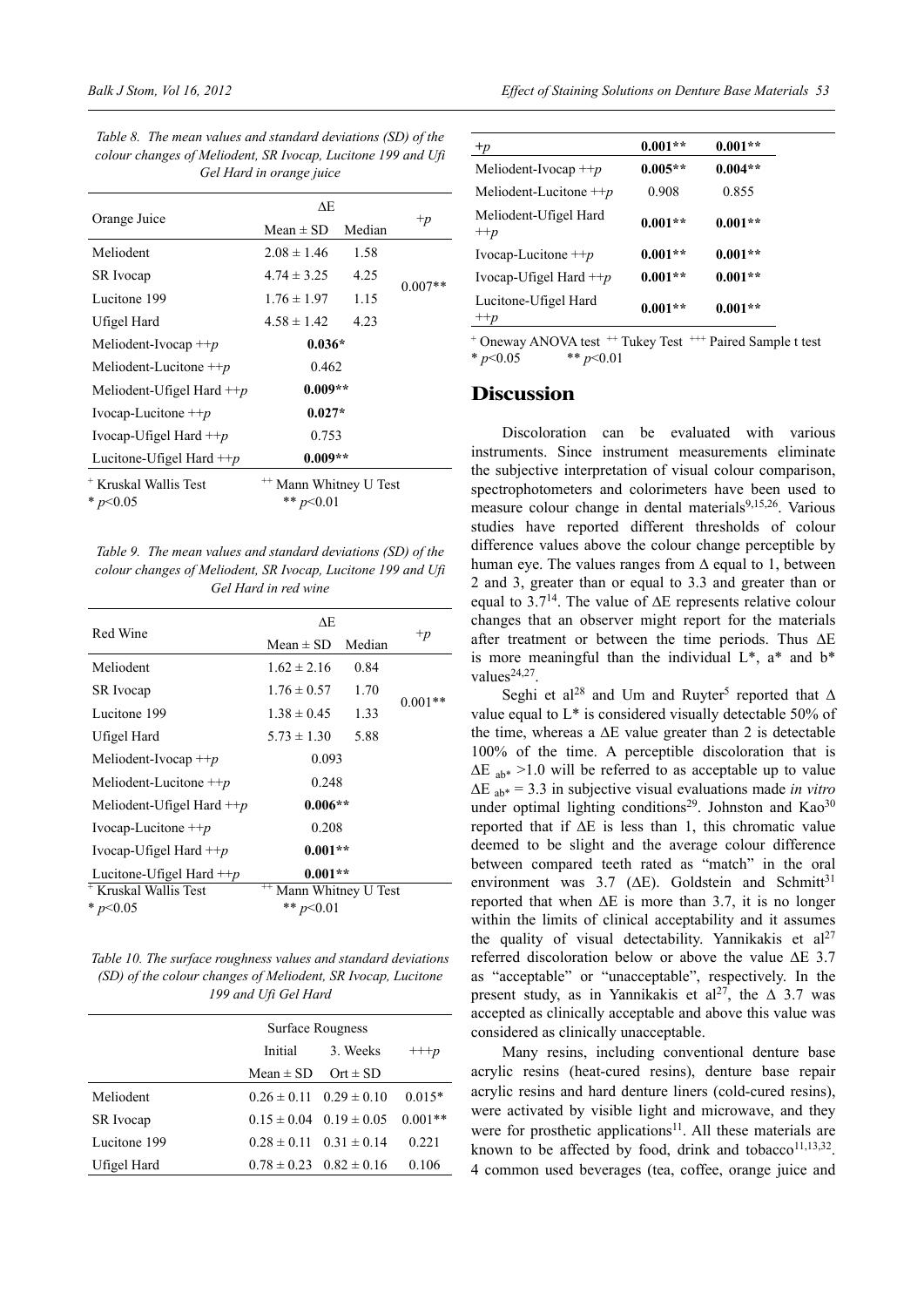red wine) were used to measure the colour stability of denture resin materials. They were chosen as the test agents because they have been shown to have greater staining ability on anterior composite resins and natural tooth structure<sup>11,33</sup>.

Causative factors that may contribute to the change in colour of aesthetic restorative materials include stain accumulation, dehydration, water sorption, leakage, poor bonding and surface roughness, wear or chemical degradation, oxidation of the reacted carboncarbon double bonds that produces coloured peroxide compounds, and continuing formation of the coloured degradation products $34,35$ . The degree of colour change can be affected by a number of factors, including incomplete polymerization, water sorption, chemical reactivity, diet<sup>2</sup>, oral hygiene and surface smoothness of the restoration<sup>15</sup>. According to May et al<sup>32</sup>, colour change may be associated with porosity caused by overheating or insufficient pressure during polymerization.

In this study, Meliodent specimens exhibited ∆E values at clinically acceptable levels in all solutions; Lucitone 199 and SR Ivocap also exhibited ∆E values at clinically acceptable levels in 3 of 4 solutions, except in coffee ( $\Delta E = 4.09$ ) and orange juice ( $\Delta E = 4.74$ ). Ufi Gel Hard exhibited the greatest staining in red wine  $(ΔE= 5.73)$ . Colour changes exhibited by all specimens after immersion in test solutions were at clinically unacceptable levels, except coffee (∆Ε=3.02).

Yannikakis et al<sup>36</sup> and Güler et al<sup>15</sup> used coffee and tea as staining agents and found that coffee stained provisional resin restorative materials more than tea. On the other hand, it is known that tannic acid, which is present in tea and coffee, caused the staining $12$ . The study of Crispin and Caputo<sup>37</sup> determined that quality and concentration of tea and coffee products can affect the degree of colour changes. Also the excessive staining in coffee observed with Lucitone may be related to the rubber phase in its structure<sup>38</sup>. There are no studies in the literature which used red wine and orange juice as a staining solution for acrylic resins. Red wine ∆E values were within the limitations of the clinically acceptable levels except for Ufi Gel Hard. Ufi Gel hard is a PMAbased, cold-curing, permanently hard denture liner. Being a hard material, similar to denture acrylic, it can be trimmed and polished in the same way as denture acrylic. Orange juice ∆E values were also within the limitations of the clinically acceptable levels except for Ufi Gel Hard and SR Ivocap. When long term lining is required, the drinking habits of the patients must be considered while choosing the type of lining material.

According to *in vivo* studies by Bollen et al<sup>39</sup> and Quirynen et al<sup>40</sup>, clinically acceptable roughness  $(Ra)$ of hard surfaces in the oral environment after polishing should not exceed 0.2 μm. In the presented study, SR Ivocap initial and last values were within this limits; Meliodent and Lucitone 199, initial and last values were slightly higher than 0.2 μm; Ufi Gel Hard values were higher than  $0.2 \mu m$  (0.78 $\pm$ 0,23, 0,82 $\pm$ 0,16). However, the surface roughness values determined in this study were lower than in Zissis et al<sup>41</sup> study. Zissis et al<sup>41</sup> reported roughness values of 3.2 μm for auto-polymerized resilient liners and values ranging from 3.5 to 4.0 μm for heatpolymerized resilient liners. When evaluating surface properties of denture base materials, a higher variability of Ra values of polished acrylic resin should be expected in clinical practice than in the presented study. Because of polishing of dentures is never performed on completely flat surfaces and the recommended speed and maximum allowable pressure of a rotating polisher are not easy to control, especially at chairside<sup>42</sup>.

This *in vitro* study provides information about different types of acrylic resins with respect to colour and surface changes by various solutions. The results may be useful to clinicians when selecting the material to be used for acrylic dentures.

# **Conclusions**

Within limitations of this *in vitro* study, the following conclusions may be drawn: tea, coffee, orange juice and red wine did not cause significant changes in the surface roughness of Ufi Gel Hard liner and Lucitone acrylic resin, but did cause significant changes in the surface roughness of Meliodent and SR Ivocap acrylic resins for the time period tested. ∆Ε of all 3 heat-cured denture base acrylic resins and cold-curing hard denture liner changed after immersion in all of the staining solutions during the experimental process. Combination of acrylic resins, staining solutions and surface properties are significant factors affecting the colour stability. When choosing the type of lining material and acrylic resin, the drinking habits of the patients should be considered.

#### **References**

- 1. *Lai YL, Lui HF, Lee SY*. In vitro color stability, stain resistance and water sorption of four removable gingival flange materials. *Journal of Prosthetic Dentistry*, 2003; 90:293-300.
- 2. *Scotti R, Mascellani CS, Forniti F*. The in vitro color stability of acrylic resins for provisional restorations. *International Journal of Prosthodontics*, 1997; 10:164-168.
- 3. *Lai CP, Tsai MH, Chen M, Chang HS, Tay HH*. Morphology and properties of denture acrylic resins cured by microwave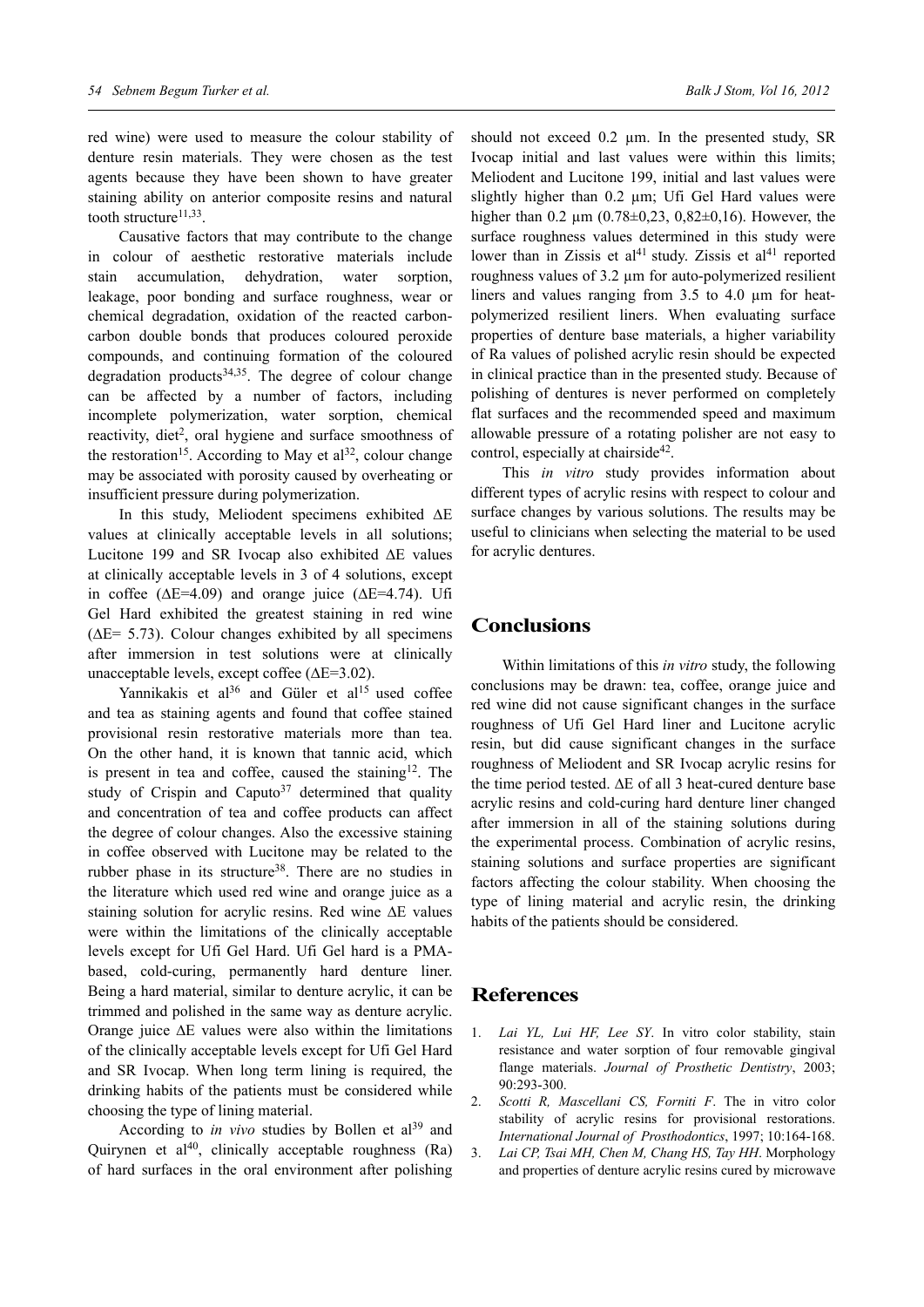energy and conventional water bath. *Dental Materials*, 2004; 20:133-141.

- 4. *Pfeiffer P, Rosenbauer EU*. Residual methyl methacrylate monomer, water sorption and water solubility of hypoallergenic denture base materials. *Journal of Prosthetic Dentistry*, 2004; 92:72-78.
- 5. *Um CM, Ruyter IE*. Staining of resin based veneering materials with coffee and tea. *Quintessence International*, 1991; 22:377-386.
- 6. *Wong DM, Cheng LY, Chow TW, Clark RK*. Effect of processing method on the dimensional accuracy and water sorption of acrylic resin dentures. *Journal of Prosthetic Dentistry*, 1999; 81:300-304.
- 7. *Cucci ALM, Vergani CE, Giampaolo ET, Afonso MCSF*. Water sorption, solubility and bond strength of two autopolymerizing acrylic resins and one heat polymerizing acrylic resin. *Journal of Prosthetic Dentistry*, 1998; 80:434-438.
- 8. *Arima T, Murata H, Hamada T*. The effects of cross linking agents on the water sorption and solubility characteristics of denture base resin. *Journal of Oral Rehabilitation*, 1996; 23:476-480.
- 9. *Satou N, Khan AM, Matsumae I, Satou J, Shintani H*. In vitro color change of composite based resins. *Dental Materials*, 1989; 5:384-387.
- 10. *Villalta P, Lu H, Okte Z, Godoy FG, Powers JM*. Effects of staining and bleaching on color change of dental composite resins. *Journal of Prosthetic Dentistry*, 2006; 95:137-142.
- 11. *Keyf F, Etikan I*. Evaluation of gloss changes of two denture acrylic resin materials in four different beverages. *Dental Materials*, 2004; 20:244-251.
- 12. *Hersek N, Canay Ş, Uzun G, Yıldız F*. Color stability of denture base acrylic resins in three food colorants. *Journal of Prosthetic Dentistry*, 1999; 81:375-379.
- 13. *Punaveja S. Fletcher AM, Ritchie GM, Amin WM, Moradians S, Dodd AW*. Color stability of two self curing denture base materials. *Biomaterials*, 1982; 3:249-250.
- 14. *Sham ASK, Chu FCS, Chai J, Chow TW*. Color stability of provisional prosthodontic materials. *Journal of Prosthetic Dentistry*, 2004; 91:447-42.
- 15. *Güler AU, Yılmaz F, Kulunk T, Güler E, Kurt S*. Effects of different drinks on stainability of resin composite provisional restorative materials. *Journal of Prosthetic Dentistry*, 2005; 94:118-124.
- 16. *Kuhar M, Funduk N*. Effects of polishing techniques on the surface roughness of acrylic denture base resins. *Journal of Prosthetic Dentistry*, 2005; 93:76-85.
- 17. *Bollen CM, Lambrechts P, Quirynen M*. Comparison of surface roughness of oral hard materials to the threshold surface roughness for bacterial plaque retention: a review of the literature. *Dental Materials*, 1997; 13:258-269.
- 18. *Radford DR, Sweet SP, Challacombe SJ, Walter JD*. Adherence of Candida albicans to denture-base materials with different surface finishes. *Journal of Dentistry*, 1998; 26:577-583.
- 19. *Sipahi C, Anil N, Bayramli E*. The effect of acquired salivary pellicle on the surface free energy and wettability of different denture base materials. *Journal of Dentistry*, 2001; 29:197-204.
- 20. *Radford DR, Challacombe SJ, Walter JD*. Denture plaque and adherence of Candida albicans to denture-base

materials in vivo and in vitro. *Critical Reviews in Oral Biology and Medicine*, 1999; 10:99-116.

- 21. *Puri G, Berzins DW, Dhuru VB, Raj PA, Rambhia SK, Dhir G, Dentino* AR. Effect of phosphate group addition on the properties of denture base resins *Journal of Prosthetic Dentistry*, 2008; 100:302-308
- 22. *Memon MS, Yunus N, Razak AAA*. Some mechanical properties of a highly cross linked, microwave polymerized, Injection molded denture base polymer. *International Journal of Prosthodontics*, 2001; 14:214-218.
- 23. *Lee SY, Nathanson D, Giordano R*. Colour stability of a new light-cured ceramic stain system subjected to glazing temperature. *Journal of Oral Rehabilitation*, 2001; 28:457-462.
- 24. *Türker ŞB, Koçak A, Aktepe E*. Effect of five staining solutions on the color stability of thwo acrylics and three composite resins based provisional restorations. *The European Journal of Prosthodontics and Restorative Dentistry*, 2006; 14(1):2-6.
- 25. *Türker ŞB, Bişkin T*. Effect of three bleaching agents on the surface properties of three different esthetic restorative materials. *Journal of Prosthetic Dentistry*, 2003; 89:466-473.
- 26. *Okubo SR, Kanawati A, Richards MW, Childness S*. Evaluation of visual and instrument shade matching. *Journal of Prosthetic Dentistry*, 1998; 80:642-648.
- 27. *Yannikakis SA, Zissis AJ, Polyzois GL, Caron C*. Color stability of provisional resin restorative materials. *Journal of Prosthetic Dentistry*, 1998; 80:533-539.
- 28. *Seghi RR, Hewlett ER, Kim J*. Visual and instrumental colorimetric assessments of small color differences on translucent dental porcelain. *Journal of Dental Research*, 1989; 68:1760-1764.
- 29. *Fay RM, Servos T, Powers JM*. Color of restorative materials after staining and bleaching. *Operative Dentistry*, 1999; 24:292-296.
- 30. *Johnston WM, Kao EC*. Assessment of appearance match by visual observation and clinical colorimetry. *Journal of Dental Research*, 1989; 68:819-822.
- 31. *Goldstein GR, Schmitt GW*. Repeatability of a specially designed intraoral colorimeter. *Journal of Prosthetic Dentistry*, 1993; 69:616-619.
- 32. *May KB, Shotwell JR, Koran A, Wang R*. Color stability: denture base resins processed with the microwave method. *Journal of Prosthetic Dentistry*, 1996; 76:581-589.
- 33. *Cooley RL, Barkmeier WW, Matis BA, Siok JF*. Staining of posterior resin restorative materials. *Quintessence International*, 1987; 18:823-827.
- 34. *Ferracane JL, Moser JB, Greener EH*. Ultraviolet lightinduced yellowing of dental restorative resins. *Journal of Prosthetic Dentistry*, 1985; 54:483-487.
- 35. *Anıl N, Hekimoğlu C, Şahin S*. Color stability of heatpolymerized and autopolymerized soft denture liners *Journal of Prosthetic Dentistry*, 1999; 81:481-484.
- 36. *Yannikakis SA, Zissis AJ, Polyzois GL, Caroni C*. Color stability of provisional resin restorative materials. *Journal of Prosthetic Dentistry*, 1998; 80:533-539.
- 37. *Crispin BJ, Caputo AA*. Color stability of temporary restorative materials. *Journal of Prosthetic Dentistry*, 1979; 42:27-33.
- 38. *Stafford GD, Bates JF, Huggett R, Handley RW*. A review of the properties of some denture base polymers. *Journal of Dentistry*, 1980; 8:292-306.